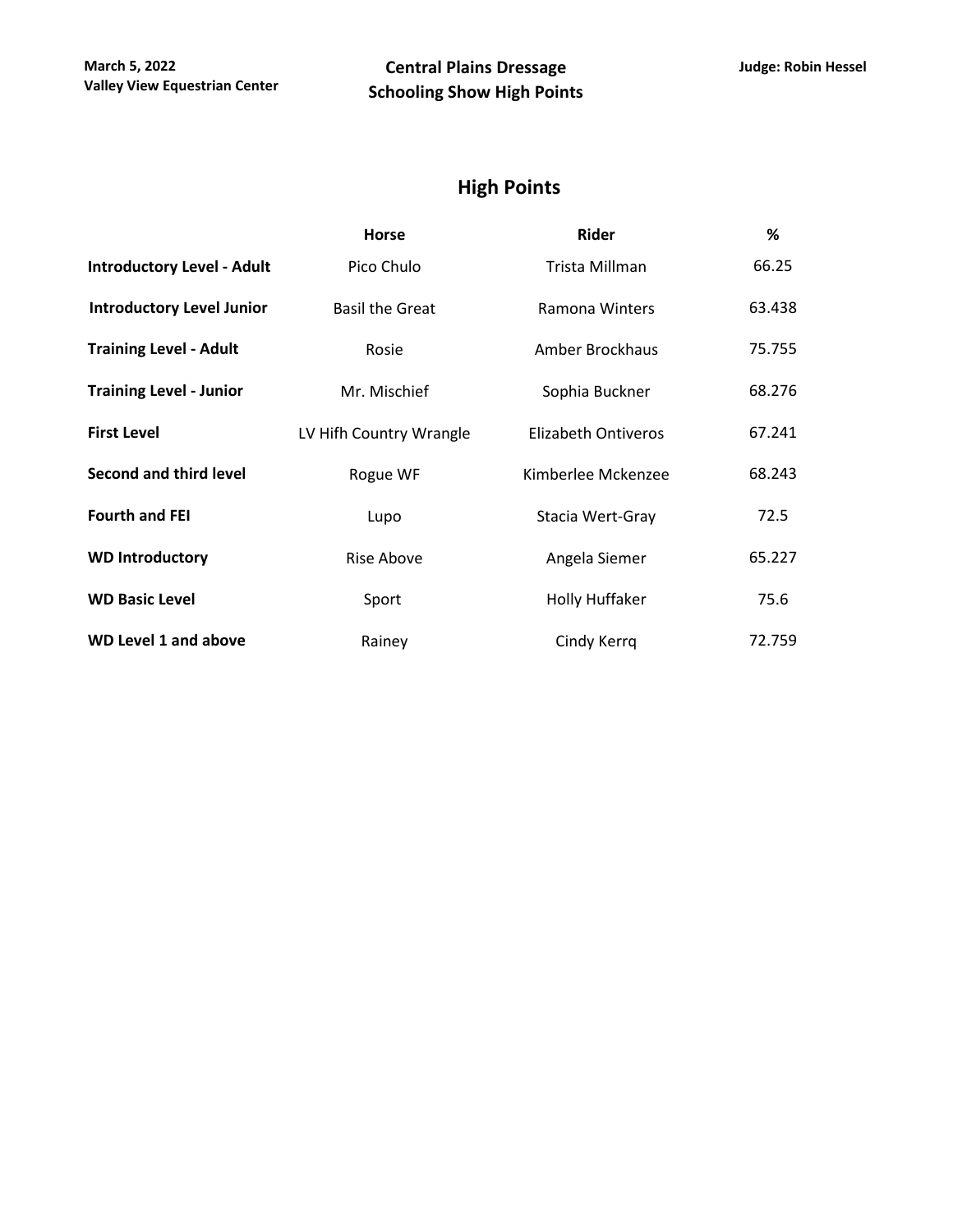# **Saturday**

#### **Equitation W/T or W/J**

|  | (C) Hessel, |
|--|-------------|
|--|-------------|

| 294 Sophie Buckner               | Mr. Mischief           | Online Test Place Holder           | JR/YR                | 0.0   | 0.000%  | 1                       |
|----------------------------------|------------------------|------------------------------------|----------------------|-------|---------|-------------------------|
| 42 Ramona Winters                | <b>Basil the Great</b> | Online Test Place Holder           | JR/YR                | 0.0   | 0.000%  | $\mathbf{1}$            |
| 173 Payton Wilson                | Juliet                 | <b>Online Test Place Holder</b>    | JR/YR                | 0.0   | 0.000%  | $\overline{2}$          |
| 85 Sydney Petty                  | Pumpkin                | <b>Online Test Place Holder</b>    | JR/YR                | 0.0   | 0.000%  | $\overline{2}$          |
| 191 Emma Kraham                  | Cinnamon               | Online Test Place Holder           | JR/YR                | 0.0   | 0.000%  | 3                       |
| <b>Introductory Level Test A</b> |                        |                                    |                      |       |         |                         |
| (C) Hessel,                      |                        |                                    |                      |       |         |                         |
| 180 Pamela Dawson                | <b>Bravo</b>           | Introductory Walk-Trot Test A 2019 | <b>Adult Amateur</b> | 102.0 | 63.750% | 1                       |
| 275 Elizabeth Sharrock           | Raja                   | Introductory Walk-Trot Test A 2019 | <b>Adult Amateur</b> | 97.5  | 60.938% | $\overline{2}$          |
| 298 Krissy O'Rorke               | Mr. Night Ride         | Introductory Walk-Trot Test A 2019 | JR/YR                | 96.5  | 60.313% | $\mathbf{1}$            |
| 85 Sydney Petty                  | Pumpkin                | Introductory Walk-Trot Test A 2019 | JR/YR                | 96.0  | 60.000% | $\overline{2}$          |
| 191 Emma Kraham                  | Cinnamon               | Introductory Walk-Trot Test A 2019 | JR/YR                | 91.0  | 56.875% | 3                       |
| <b>Introductory Level Test B</b> |                        |                                    |                      |       |         |                         |
| (C) Hessel,                      |                        |                                    |                      |       |         |                         |
| 283 Trista Milliman              | Pico Chulo             | Introductory Walk-Trot Test B 2019 | <b>Adult Amateur</b> | 106.0 | 66.250% | 1                       |
| 180 Pamela Dawson                | <b>Bravo</b>           | Introductory Walk-Trot Test B 2019 | <b>Adult Amateur</b> | 95.5  | 59.688% | $\overline{2}$          |
| 42 Ramona Winters                | <b>Basil the Great</b> | Introductory Walk-Trot Test B 2019 | JR/YR                | 101.5 | 63.438% | $\mathbf{1}$            |
| 298 Krissy O'Rorke               | Mr. Night Ride         | Introductory Walk-Trot Test B 2019 | JR/YR                | 99.0  | 61.875% | $\overline{2}$          |
| 191 Emma Kraham                  | Cinnamon               | Introductory Walk-Trot Test B 2019 | JR/YR                | 97.0  | 60.625% | 3                       |
| 85 Sydney Petty                  | Pumpkin                | Introductory Walk-Trot Test B 2019 | JR/YR                | 92.5  | 57.813% | 4                       |
| <b>Introductory Level Test C</b> |                        |                                    |                      |       |         |                         |
| (C) Hessel,                      |                        |                                    |                      |       |         |                         |
| 283 Trista Milliman              | Pico Chulo             | Introductory Walk-Trot Test C 2019 | <b>Adult Amateur</b> | 124.0 | 62.000% | 1                       |
| 191 Emma Kraham                  | Cinnamon               | Introductory Walk-Trot Test C 2019 | JR/YR                | 119.0 | 59.500% | 1                       |
| 298 Krissy O'Rorke               | Mr. Night Ride         | Introductory Walk-Trot Test C 2019 | JR/YR                | 115.0 | 57.500% | $\overline{2}$          |
| 85 Sydney Petty                  | Pumpkin                | Introductory Walk-Trot Test C 2019 | JR/YR                | 110.0 | 55.000% | 3                       |
| <b>Training Level Test 1</b>     |                        |                                    |                      |       |         |                         |
| (C) Hessel,                      |                        |                                    |                      |       |         |                         |
| 258 Amber Brockhaus              | Rosie                  | Training Level, Test 1 2019        | <b>Adult Amateur</b> | 196.5 | 75.577% | 1                       |
| 2 Janelle Williams               | MAM Speedy James       | Training Level, Test 1 2019        | <b>Adult Amateur</b> | 182.0 | 70.000% | $\overline{2}$          |
| 282 Angela Siemer                | Hot N Detailed         | Training Level, Test 1 2019        | <b>Adult Amateur</b> | 150.5 | 57.885% | 3                       |
| 283 Trista Milliman              | Pico Chulo             | Training Level, Test 1 2019        | <b>Adult Amateur</b> | 147.0 | 56.538% | 4                       |
| 275 Elizabeth Sharrock           | Raja                   | Training Level, Test 1 2019        | <b>Adult Amateur</b> | 146.0 | 56.154% | 5                       |
| 294 Sophie Buckner               | Mr. Mischief           | Training Level, Test 1 2019        | JR/YR                | 163.0 | 62.692% | $\mathbf{1}$            |
| 173 Payton Wilson                | Juliet                 | Training Level, Test 1 2019        | JR/YR                | 159.5 | 61.346% | $\overline{\mathbf{c}}$ |
|                                  |                        |                                    |                      |       |         |                         |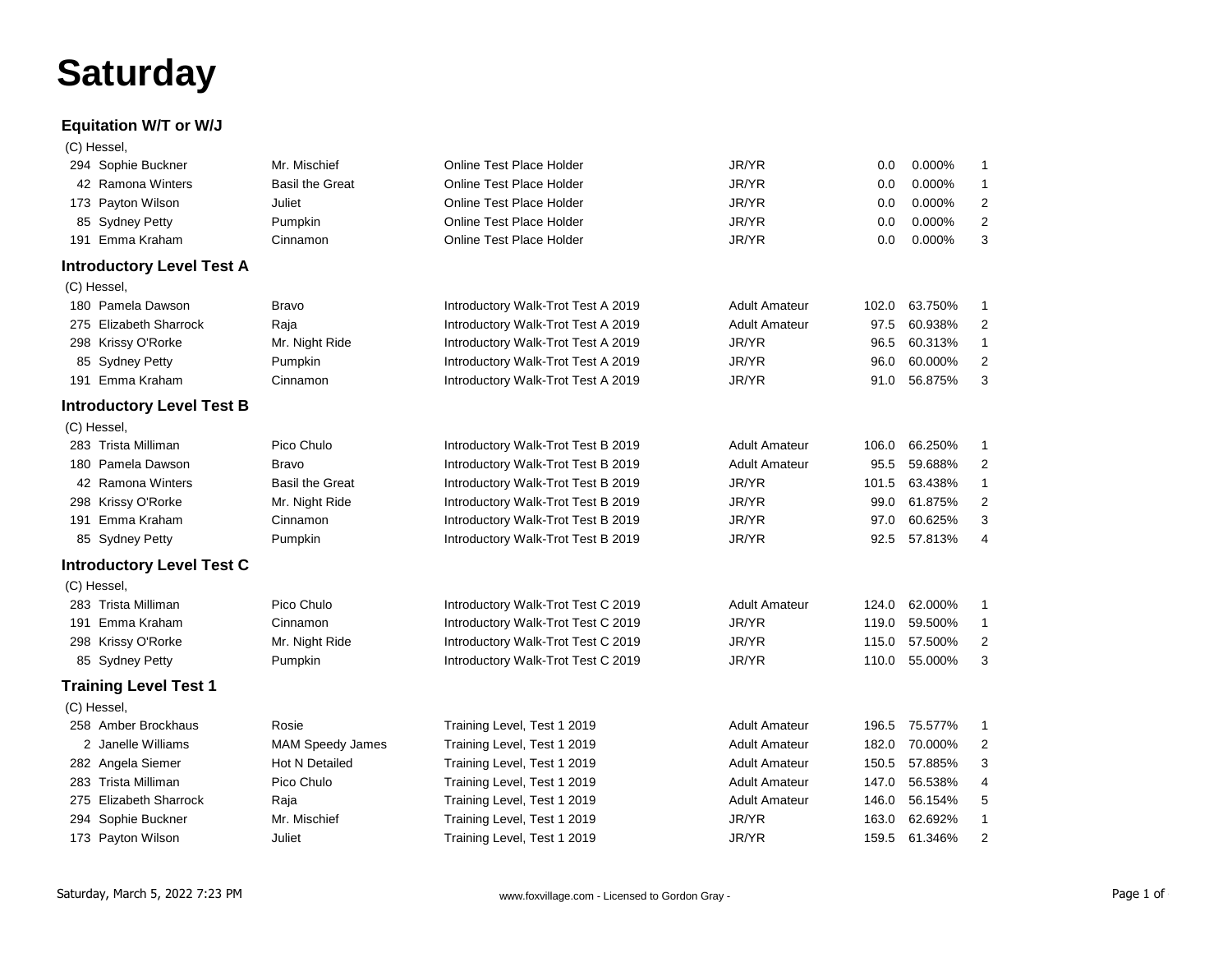| 200 Anna Droegemueller                    | Cartage Gold                              | Training Level, Test 1 2019                                | JR/YR                         |                | 154.0 59.231%      | 3                   |
|-------------------------------------------|-------------------------------------------|------------------------------------------------------------|-------------------------------|----------------|--------------------|---------------------|
| <b>Training Level Test 2</b>              |                                           |                                                            |                               |                |                    |                     |
| (C) Hessel,                               |                                           |                                                            |                               |                |                    |                     |
| 258 Amber Brockhaus<br>2 Janelle Williams | Rosie                                     | Training Level, Test 2 2019                                | <b>Adult Amateur</b>          |                | 215.0 74.138%      | 1                   |
|                                           | <b>MAM Speedy James</b><br>Hot N Detailed | Training Level, Test 2 2019                                | <b>Adult Amateur</b>          | 209.0          | 72.069%<br>51.724% | $\overline{2}$<br>3 |
| 282 Angela Siemer<br>294 Sophie Buckner   | Mr. Mischief                              | Training Level, Test 2 2019<br>Training Level, Test 2 2019 | <b>Adult Amateur</b><br>JR/YR | 150.0<br>192.0 | 66.207%            | 1                   |
| 173 Payton Wilson                         | Juliet                                    | Training Level, Test 2 2019                                | JR/YR                         | 179.0          | 61.724%            | $\overline{2}$      |
| <b>Training Level Test 3</b>              |                                           |                                                            |                               |                |                    |                     |
| (C) Hessel,                               |                                           |                                                            |                               |                |                    |                     |
| 294 Sophie Buckner                        | Mr. Mischief                              | Training Level, Test 3 2019                                | JR/YR                         | 198.0          | 68.276%            | 1                   |
| 173 Payton Wilson                         | Juliet                                    | Training Level, Test 3 2019                                | JR/YR                         | 178.0          | 61.379%            | 2                   |
| 200 Anna Droegemueller                    | Cartage Gold                              | Training Level, Test 3 2019                                | JR/YR                         |                | 174.5 60.172%      | 3                   |
| <b>Training Level Test 3 Amateur</b>      |                                           |                                                            |                               |                |                    |                     |
| (C) Hessel,                               |                                           |                                                            |                               |                |                    |                     |
| 268 Amber Brockhaus                       | The Gronkinator                           | Training Level, Test 3 2019                                | <b>Adult Amateur</b>          |                | 188.5 65.000%      | 1                   |
| <b>First Level Test 1</b>                 |                                           |                                                            |                               |                |                    |                     |
| (C) Hessel,                               |                                           |                                                            |                               |                |                    |                     |
| 268 Amber Brockhaus                       | The Gronkinator                           | First Level, Test 1 2019                                   | <b>Adult Amateur</b>          | 189.0          | 65.172%            | 1                   |
| 237 Elizabeth Ontiveros                   | LV High Country Wrangler                  | First Level, Test 1 2019                                   | JR/YR                         | 195.0          | 67.241%            | $\mathbf{1}$        |
| 36 Marilee Tussing                        | Roscommon Monday Mornin                   | First Level, Test 1 2019                                   | Open                          | 183.0          | 63.103%            | 1                   |
| <b>First Level Test 2</b>                 |                                           |                                                            |                               |                |                    |                     |
| (C) Hessel,                               |                                           |                                                            |                               |                |                    |                     |
| 237 Elizabeth Ontiveros                   | LV High Country Wrangler                  | First Level, Test 2 2019                                   | JR/YR                         |                | 233.5 66.714%      | 1                   |
| <b>Second Level Test 1</b>                |                                           |                                                            |                               |                |                    |                     |
| (C) Hessel,                               |                                           |                                                            |                               |                |                    |                     |
| 169 Kimberlee McKenzee                    | Rogue WRF                                 | Second Level, Test 1 2019                                  | <b>Adult Amateur</b>          |                | 252.5 68.243%      | 1                   |
| <b>Third Level Test 1</b>                 |                                           |                                                            |                               |                |                    |                     |
| (C) Hessel,                               |                                           |                                                            |                               |                |                    |                     |
| 295 Richal Flannery                       | OM EL Pashahn                             | Third Level, Test 1 2019                                   | Open                          |                | 218.5 59.054%      | 1                   |
| <b>Fourth Level Test 3</b>                |                                           |                                                            |                               |                |                    |                     |
| (C) Hessel,                               |                                           |                                                            |                               |                |                    |                     |
| 29 Stacia Wert-Gray                       | Lupo                                      | Fourth Level, Test 3 2019                                  | <b>Adult Amateur</b>          |                | 261.0 72.500%      | 1                   |
| <b>Prix St. Georges</b>                   |                                           |                                                            |                               |                |                    |                     |
| (C) Hessel,                               |                                           |                                                            |                               |                |                    |                     |
| 52 Kimberlee McKenzee                     | Razzmatazz                                | FEI Prix St. Georges 2018                                  | <b>Adult Amateur</b>          |                | 226.0 66.471%      | 1                   |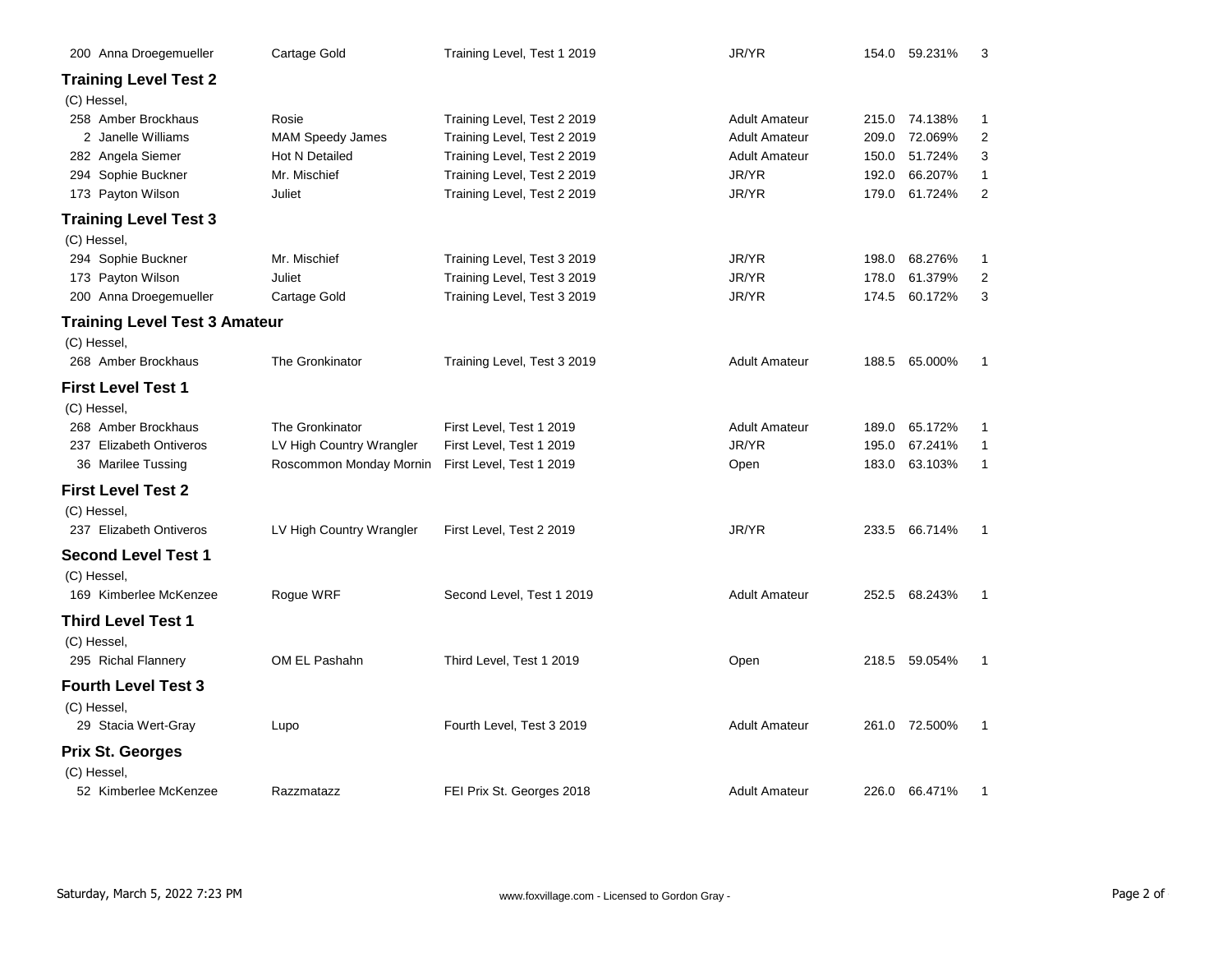| <b>Western Dressage Introductory 1</b> |                         |                                                          |                      |       |         |              |
|----------------------------------------|-------------------------|----------------------------------------------------------|----------------------|-------|---------|--------------|
| (C) Hessel,                            |                         |                                                          |                      |       |         |              |
| 279 Angela Siemer                      | Rise Above "Riley"      | Western Dressage Intro Test 1                            | <b>Adult Amateur</b> | 143.5 | 65.227% | 1            |
| 275 Elizabeth Sharrock                 | Raja                    | Western Dressage Intro Test 1                            | <b>Adult Amateur</b> | 139.0 | 63.182% | 2            |
| 64 Kyriana Beard                       | Only Southern Style     | Western Dressage Intro Test 1                            | JR/YR                | 126.0 | 57.273% | $\mathbf{1}$ |
| <b>Western Dressage Introductory 2</b> |                         |                                                          |                      |       |         |              |
| (C) Hessel,                            |                         |                                                          |                      |       |         |              |
| 279 Angela Siemer                      | Rise Above "Riley"      | Western Dressage Intro Test 2                            | <b>Adult Amateur</b> | 115.5 | 64.167% | 1            |
| 64 Kyriana Beard                       | Only Southern Style     | Western Dressage Intro Test 2                            | JR/YR                | 112.5 | 62.500% | 1            |
| <b>Western Dressage Introductory 3</b> |                         |                                                          |                      |       |         |              |
| (C) Hessel,                            |                         |                                                          |                      |       |         |              |
| 64 Kyriana Beard                       | Only Southern Style     | Western Dressage Intro Test 3                            | JR/YR                | 120.5 | 60.250% | 1            |
| 59 Holly Huffaker                      |                         | Smooch "Shut up and Kiss M Western Dressage Intro Test 3 | Open                 | 129.5 | 64.750% | 1            |
| <b>Western Dressage Introductory 4</b> |                         |                                                          |                      |       |         |              |
| (C) Hessel,                            |                         |                                                          |                      |       |         |              |
| 64 Kyriana Beard                       | Only Southern Style     | Western Dressage Intro Test 4                            | JR/YR                | 123.5 | 61.750% | 1            |
| 59 Holly Huffaker                      |                         | Smooch "Shut up and Kiss M Western Dressage Intro Test 4 | Open                 | 130.5 | 65.250% | 1            |
| <b>Western Dressage Basic 1</b>        |                         |                                                          |                      |       |         |              |
| (C) Hessel,                            |                         |                                                          |                      |       |         |              |
| 275 Elizabeth Sharrock                 | Raja                    | Western Dressage Basic Test 1                            | <b>Adult Amateur</b> | 127.0 | 48.846% | 1            |
| 68 Taylor Talley                       | Popcorn                 | Western Dressage Basic Test 1                            | JR/YR                | 161.5 | 62.115% | 1            |
| 63 Holly Huffaker                      | Sport                   | Western Dressage Basic Test 1                            | Open                 | 170.5 | 65.577% | $\mathbf{1}$ |
| <b>Western Dressage Basic 2</b>        |                         |                                                          |                      |       |         |              |
| (C) Hessel,                            |                         |                                                          |                      |       |         |              |
| 68 Taylor Talley                       | Popcorn                 | Western Dressage Basic Test 2                            | JR/YR                | 154.5 | 61.800% | 1            |
| 63 Holly Huffaker                      | Sport                   | Western Dressage Basic Test 2                            | Open                 | 189.0 | 75.600% | 1            |
| <b>Western Dressage Basic 3</b>        |                         |                                                          |                      |       |         |              |
| (C) Hessel,                            |                         |                                                          |                      |       |         |              |
| 63 Holly Huffaker                      | Sport                   | Western Dressage Basic Test 3                            | Open                 | 154.0 | 66.957% | 1            |
| <b>Western Dressage Basic 4</b>        |                         |                                                          |                      |       |         |              |
| (C) Hessel,                            |                         |                                                          |                      |       |         |              |
| 63 Holly Huffaker                      | Sport                   | Western Dressage Basic Test 4                            | Open                 | 176.0 | 67.692% | $\mathbf 1$  |
| Western Dressage Level 1 test 1        |                         |                                                          |                      |       |         |              |
| (C) Hessel,                            |                         |                                                          |                      |       |         |              |
| 296 Stacey Prock                       | <b>Blu Holly Hock</b>   | Western Dressage Level 1 Test 1                          | <b>Adult Amateur</b> | 152.5 | 61.000% | 1            |
| 299 Paetyn Gilliam                     | Spooky Smart Chic       | Western Dressage Level 1 Test 1                          | JR/YR                | 153.0 | 61.200% | 1            |
| 36 Marilee Tussing                     | Roscommon Monday Mornin | Western Dressage Level 1 Test 1                          | Open                 | 166.0 | 66.400% | $\mathbf{1}$ |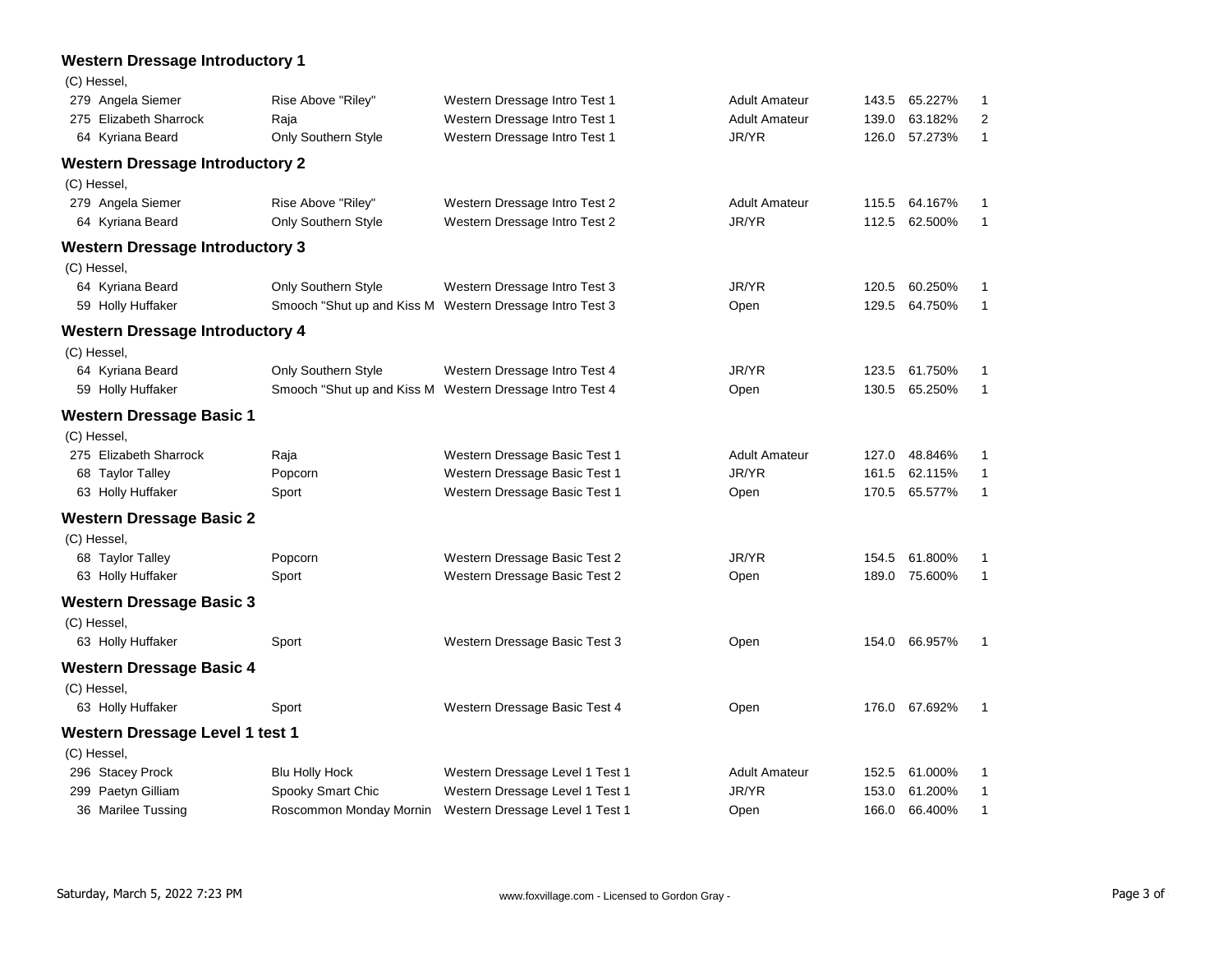|             | <b>Western Dressage Level 1 Test 2</b>           |                         |                                           |                      |       |               |             |
|-------------|--------------------------------------------------|-------------------------|-------------------------------------------|----------------------|-------|---------------|-------------|
| (C) Hessel, |                                                  |                         |                                           |                      |       |               |             |
|             | 296 Stacey Prock                                 | <b>Blu Holly Hock</b>   | Western Dressage Level 1 Test 2           | <b>Adult Amateur</b> | 165.5 | 61.296%       | 1           |
|             | 36 Marilee Tussing                               | Roscommon Monday Mornin | Western Dressage Level 1 Test 2           | Open                 | 169.0 | 62.593%       | $\mathbf 1$ |
|             | <b>Western Dressage Level 1 Test 3</b>           |                         |                                           |                      |       |               |             |
| (C) Hessel, |                                                  |                         |                                           |                      |       |               |             |
|             | 291 Cindy Kerr                                   | Rainy                   | Western Dressage Level 1 Test 3           | <b>Adult Amateur</b> | 220.0 | 70.968%       | 1           |
|             | <b>Western Dressage Level 1 Test 4</b>           |                         |                                           |                      |       |               |             |
| (C) Hessel, |                                                  |                         |                                           |                      |       |               |             |
|             | 291 Cindy Kerr                                   | Rainy                   | Western Dressage Level 1 Test 4           | <b>Adult Amateur</b> |       | 211.0 72.759% | 1           |
|             | <b>Working Equitation Level 1 Introductory</b>   |                         |                                           |                      |       |               |             |
| (C) Hessel, |                                                  |                         |                                           |                      |       |               |             |
|             | 219 Amy Mullins                                  | Reilly                  | Working Equitation Level 1 - Introductory | <b>Adult Amateur</b> | 171.0 | 71.250%       | 2           |
| 299         | Paetyn Gilliam                                   | Spooky Smart Chic       | Working Equitation Level 1 - Introductory | JR/YR                | 162.5 | 67.708%       | 3           |
|             | 300 Seth Marshall                                | Salty                   | Working Equitation Level 1 - Introductory | Open                 | 176.0 | 73.333%       | 1           |
|             | <b>Working Equitation Level 2 Novice A</b>       |                         |                                           |                      |       |               |             |
| (C) Hessel, |                                                  |                         |                                           |                      |       |               |             |
|             | 204 Robert Mullins                               | <b>Bellatrix</b>        | Working Equitation - Level 2 - Novice A   | <b>Adult Amateur</b> | 159.5 | 66.458%       | 2           |
|             | 343 Michele Marshall                             | Mateos Regal Son        | Working Equitation - Level 2 - Novice A   | Open                 | 161.0 | 67.083%       | 1           |
|             | <b>Working Equitation Level 5 Intermediate B</b> |                         |                                           |                      |       |               |             |
| (C) Hessel, |                                                  |                         |                                           |                      |       |               |             |
|             | 281 Tamera A. Mayo                               | Clair NAF Sport         | Working Equitation Level 5 Intermediate B | <b>Adult Amateur</b> | 245.5 | 64.605%       | 1           |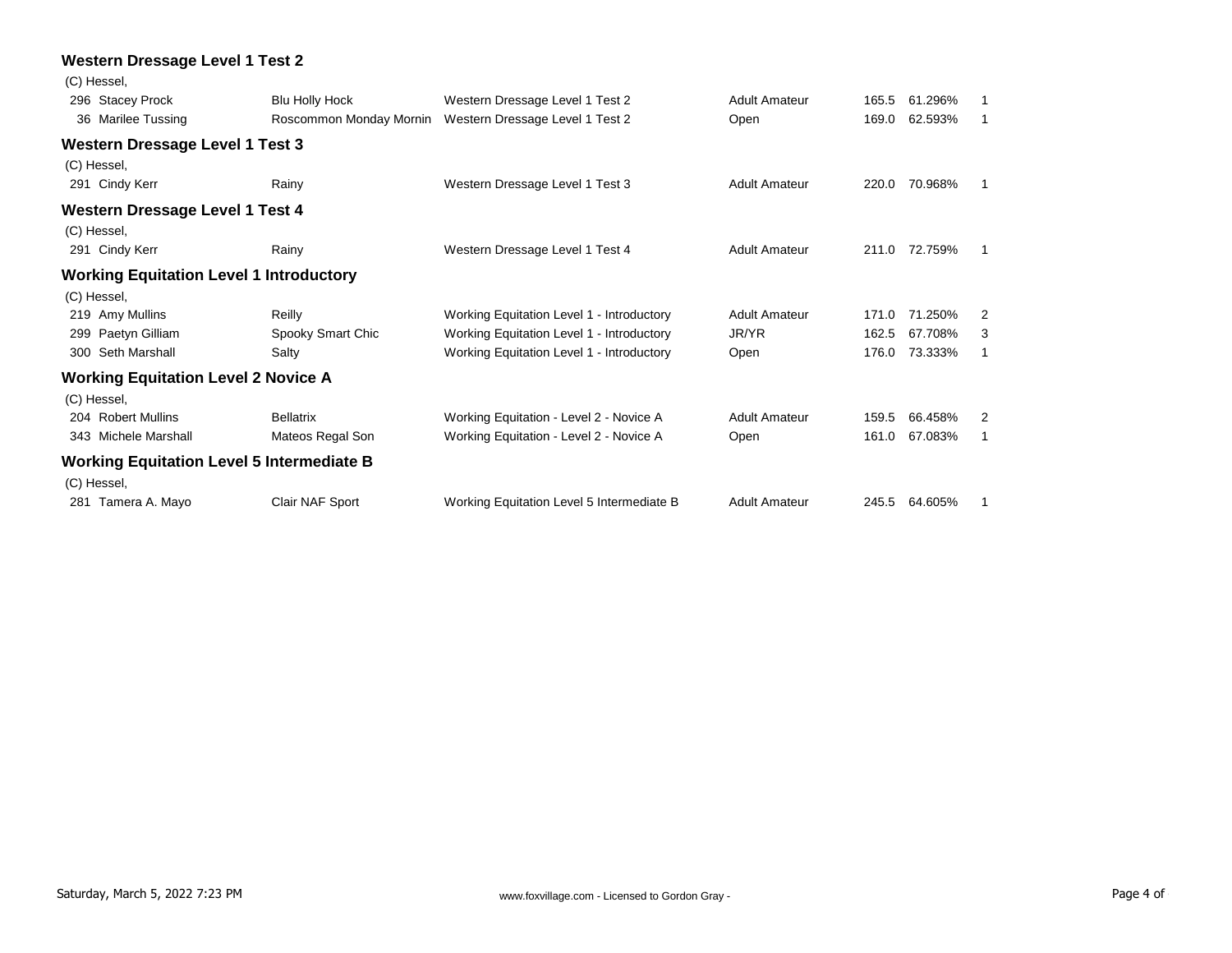### **United States Rules for Working Equitation FINAL COMPETITION PLACEMENT**

| Dresssage, EOH, Speed  |                                                                                         |                |                     |                                      |                                           |                                     |                               |                                                  |                          |                  |                |                |                |  |
|------------------------|-----------------------------------------------------------------------------------------|----------------|---------------------|--------------------------------------|-------------------------------------------|-------------------------------------|-------------------------------|--------------------------------------------------|--------------------------|------------------|----------------|----------------|----------------|--|
|                        | <b>Competition Name: Central Plains Dressage Society March Schooling</b><br><b>Show</b> |                | Date: March 5, 2022 |                                      |                                           |                                     |                               |                                                  |                          |                  |                |                |                |  |
|                        | Level/Division: 1 Introductory                                                          |                |                     |                                      | Class No. 22 B                            |                                     |                               | No of Competitors<br><b>Sheet</b><br>$\mathbf 1$ |                          |                  |                |                | of $1$         |  |
|                        |                                                                                         | Rider Name/No. |                     | Rider Name/No.<br>299 Paetyn Gilliam |                                           | Rider Name/No.<br>300 Seth Marshall |                               | Rider Name/No.<br>219 Amy Mulliins               |                          | Rider Name/No. I |                | Rider Name/No. |                |  |
| Official's<br>Approval |                                                                                         | Horse Name/No. |                     |                                      | <b>Horse Name/No</b><br>Spooky Smart Chic |                                     | <b>Horse Name/No</b><br>Salty |                                                  | Horse Name/No.<br>Rielly |                  | Horse Name/No. |                | Horse Name/No. |  |
|                        | <b>DRESSAGE</b>                                                                         |                |                     |                                      |                                           |                                     |                               |                                                  |                          |                  |                |                |                |  |
|                        | Percentage                                                                              |                |                     |                                      | 67.708                                    |                                     | 73.333                        |                                                  | 72.25                    |                  |                |                |                |  |
|                        | <b>Total Collective</b><br><b>Marks</b>                                                 |                |                     |                                      | 47                                        |                                     | 53                            |                                                  |                          |                  |                |                |                |  |
|                        | Placing                                                                                 |                |                     |                                      | 3                                         |                                     | $\mathbf{1}$                  |                                                  | $\overline{2}$           |                  |                |                |                |  |
|                        | Points                                                                                  |                |                     |                                      | $\mathbf{1}$                              |                                     | 4                             |                                                  | $\overline{2}$           |                  |                |                |                |  |
|                        | <b>EASE OF</b><br><b>HANDLING</b>                                                       |                |                     |                                      |                                           |                                     |                               |                                                  |                          |                  |                |                |                |  |
|                        | Percentage                                                                              |                |                     |                                      | 50.588                                    |                                     | 68.529                        |                                                  | 60.588                   |                  |                |                |                |  |
|                        | <b>Total Collective</b><br><b>Marks</b>                                                 |                |                     |                                      | 38                                        |                                     | 42                            |                                                  | 35                       |                  |                |                |                |  |
|                        | Total No. of 0's                                                                        |                |                     |                                      | 3                                         |                                     | $\mathbf 0$                   |                                                  | $\mathbf 0$              |                  |                |                |                |  |
|                        | Placing                                                                                 |                |                     |                                      | 3                                         |                                     | $\mathbf{1}$                  |                                                  | $\overline{2}$           |                  |                |                |                |  |
|                        | Points                                                                                  |                |                     |                                      | $\mathbf{1}$                              |                                     | 4                             |                                                  | $\overline{2}$           |                  |                |                |                |  |
|                        | <b>DRESSAGE/EOH</b><br>POINT TOTAL                                                      |                |                     |                                      |                                           |                                     |                               |                                                  |                          |                  |                |                |                |  |
|                        | <b>SPEED</b>                                                                            |                |                     |                                      |                                           |                                     |                               |                                                  |                          |                  |                |                |                |  |
|                        | <b>Elapsed Time</b>                                                                     |                |                     |                                      |                                           |                                     |                               |                                                  |                          |                  |                |                |                |  |
|                        | Penalty/Bonus                                                                           |                |                     |                                      |                                           |                                     |                               |                                                  |                          |                  |                |                |                |  |
|                        | Final Time                                                                              |                |                     |                                      |                                           |                                     |                               |                                                  |                          |                  |                |                |                |  |
|                        | Placing                                                                                 |                |                     |                                      |                                           |                                     |                               |                                                  |                          |                  |                |                |                |  |
|                        | Points                                                                                  |                |                     |                                      |                                           |                                     |                               |                                                  |                          |                  |                |                |                |  |
|                        | <b>TOTAL POINTS</b>                                                                     |                |                     |                                      | $\overline{2}$                            |                                     | 8                             |                                                  | 4                        |                  |                |                |                |  |
|                        | No of<br><b>DQs/Scratches</b>                                                           |                |                     |                                      |                                           |                                     |                               |                                                  |                          |                  |                |                |                |  |
|                        | <b>FINAL PLACE</b>                                                                      |                |                     |                                      | $\mathfrak{Z}$                            |                                     | $\mathbf{1}$                  |                                                  | $\overline{2}$           |                  |                |                |                |  |

Rev 2.2, 17 Dec 2018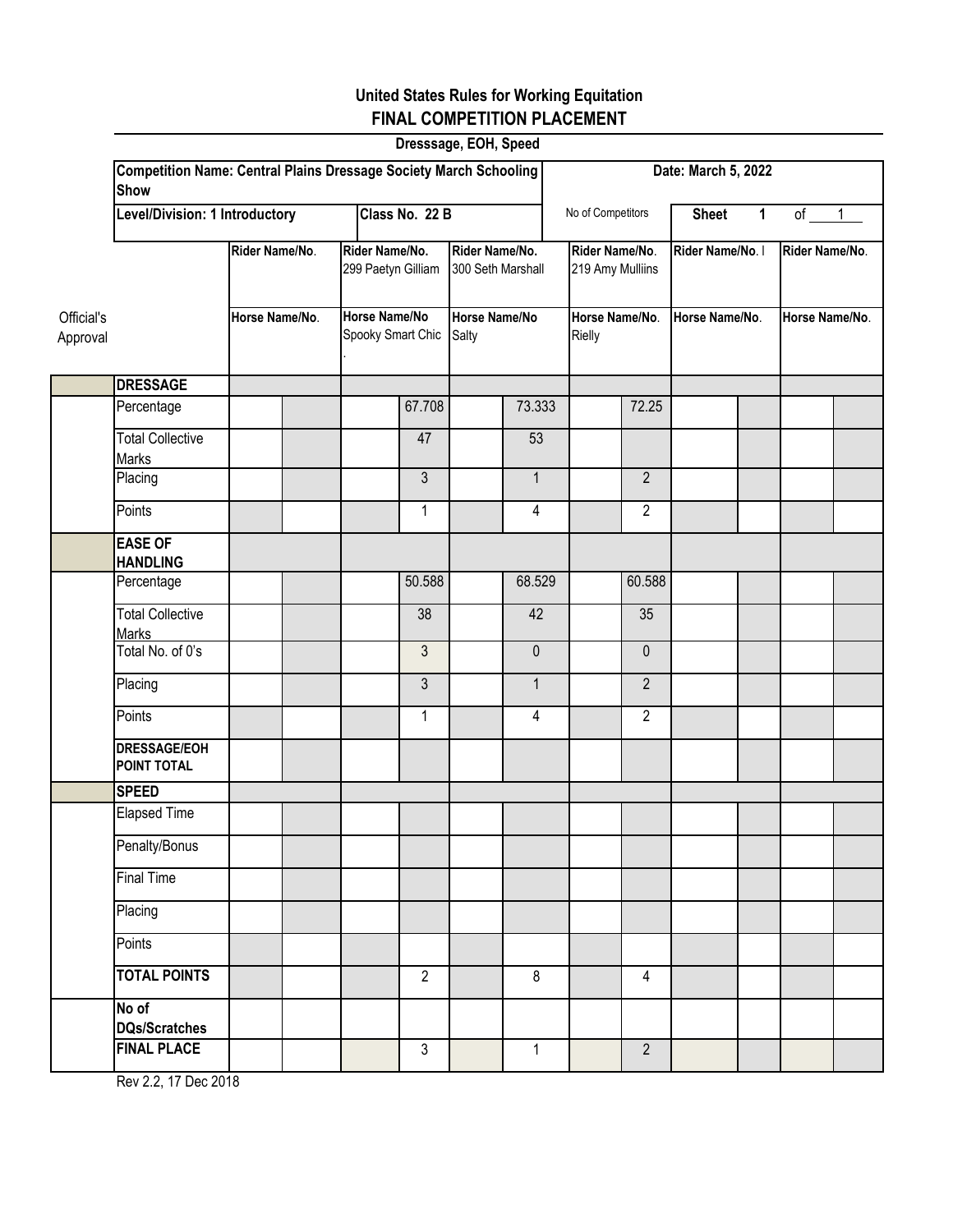### **United States Rules for Working Equitation FINAL COMPETITION PLACEMENT**

| Dresssage, EOH, Speed  |                                                                                         |                                      |                |                                           |                |                      |  |                                                            |  |                  |  |                |  |
|------------------------|-----------------------------------------------------------------------------------------|--------------------------------------|----------------|-------------------------------------------|----------------|----------------------|--|------------------------------------------------------------|--|------------------|--|----------------|--|
|                        | <b>Competition Name: Central Plains Dressage Society March Schooling</b><br><b>Show</b> |                                      |                |                                           |                |                      |  | Date: March 5, 2022                                        |  |                  |  |                |  |
|                        | Level/Division: 2 - Novice A                                                            |                                      |                |                                           | Class No. 23   |                      |  | No of Competitors<br>of $1$<br><b>Sheet</b><br>$\mathbf 1$ |  |                  |  |                |  |
|                        |                                                                                         | Rider Name/No.<br>204 Robert Mullins |                | Rider Name/No.<br>343 Michele<br>Marshall |                | Rider Name/No.       |  | Rider Name/No.                                             |  | Rider Name/No. I |  | Rider Name/No. |  |
| Official's<br>Approval |                                                                                         | Horse Name/No.<br><b>Bellatrix</b>   |                | Horse Name/No<br>Mateos Regal Son         |                | <b>Horse Name/No</b> |  | Horse Name/No.                                             |  | Horse Name/No.   |  | Horse Name/No. |  |
|                        | <b>DRESSAGE</b>                                                                         |                                      |                |                                           |                |                      |  |                                                            |  |                  |  |                |  |
|                        | Percentage                                                                              |                                      | 66.458         |                                           | 67.083         |                      |  |                                                            |  |                  |  |                |  |
|                        | <b>Total Collective</b><br><b>Marks</b>                                                 |                                      | 47             |                                           | 47             |                      |  |                                                            |  |                  |  |                |  |
|                        | Placing                                                                                 |                                      | $\overline{2}$ |                                           | $\mathbf{1}$   |                      |  |                                                            |  |                  |  |                |  |
|                        | Points                                                                                  |                                      | $\mathbf{1}$   |                                           | $\mathfrak{Z}$ |                      |  |                                                            |  |                  |  |                |  |
|                        | <b>EASE OF</b><br><b>HANDLING</b>                                                       |                                      |                |                                           |                |                      |  |                                                            |  |                  |  |                |  |
|                        | Percentage                                                                              |                                      | 63.888         |                                           | 70             |                      |  |                                                            |  |                  |  |                |  |
|                        | <b>Total Collective</b><br><b>Marks</b>                                                 |                                      | 40             |                                           | 42             |                      |  |                                                            |  |                  |  |                |  |
|                        | Total No. of 0's                                                                        |                                      | $\mathbf{1}$   |                                           | $\mathbf 0$    |                      |  |                                                            |  |                  |  |                |  |
|                        | Placing                                                                                 |                                      | $\overline{2}$ |                                           | $\mathbf{1}$   |                      |  |                                                            |  |                  |  |                |  |
|                        | Points                                                                                  |                                      | $\mathbf{1}$   |                                           | 3              |                      |  |                                                            |  |                  |  |                |  |
|                        | <b>DRESSAGE/EOH</b><br>POINT TOTAL                                                      |                                      |                |                                           |                |                      |  |                                                            |  |                  |  |                |  |
|                        | <b>SPEED</b>                                                                            |                                      |                |                                           |                |                      |  |                                                            |  |                  |  |                |  |
|                        | <b>Elapsed Time</b>                                                                     |                                      | 3:40           |                                           | 3:19           |                      |  |                                                            |  |                  |  |                |  |
|                        | Penalty/Bonus                                                                           |                                      |                |                                           |                |                      |  |                                                            |  |                  |  |                |  |
|                        | <b>Final Time</b>                                                                       |                                      | 3:40           |                                           | 3;19           |                      |  |                                                            |  |                  |  |                |  |
|                        | Placing                                                                                 |                                      | $\overline{2}$ |                                           | $\mathbf{1}$   |                      |  |                                                            |  |                  |  |                |  |
|                        | Points                                                                                  |                                      | $\mathbf{1}$   |                                           | $\mathfrak{Z}$ |                      |  |                                                            |  |                  |  |                |  |
|                        | <b>TOTAL POINTS</b>                                                                     |                                      | $\overline{3}$ |                                           | 6              |                      |  |                                                            |  |                  |  |                |  |
|                        | No of<br><b>DQs/Scratches</b>                                                           |                                      |                |                                           |                |                      |  |                                                            |  |                  |  |                |  |
|                        | <b>FINAL PLACE</b>                                                                      |                                      | $\overline{2}$ |                                           | $\mathbf{1}$   |                      |  |                                                            |  |                  |  |                |  |

Rev 2.2, 17 Dec 2018